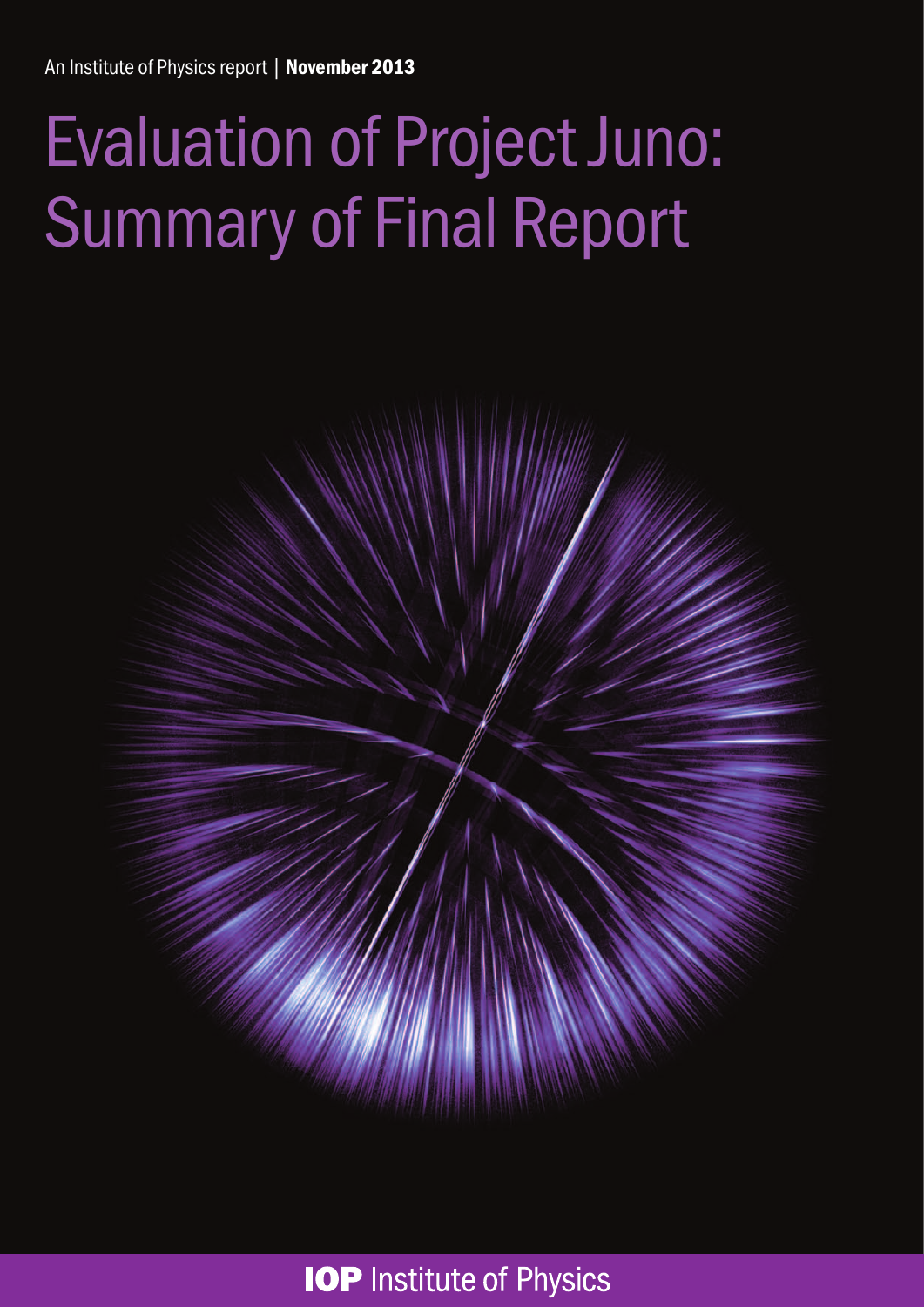The Institute of Physics is a leading scientific society. We are a charitable organisation with a worldwide membership of more than 50,000, working together to advance physics education, research and application. We engage with policymakers and the general public to develop awareness and understanding of the value of physics and, through IOP Publishing, we are world leaders in professional scientific communications.

Based on the work of, and reports submitted by, Sean McWhinnie, Oxford Research & Policy and Claire Pickerden and Yvonne Prendegast, CChange Partnership.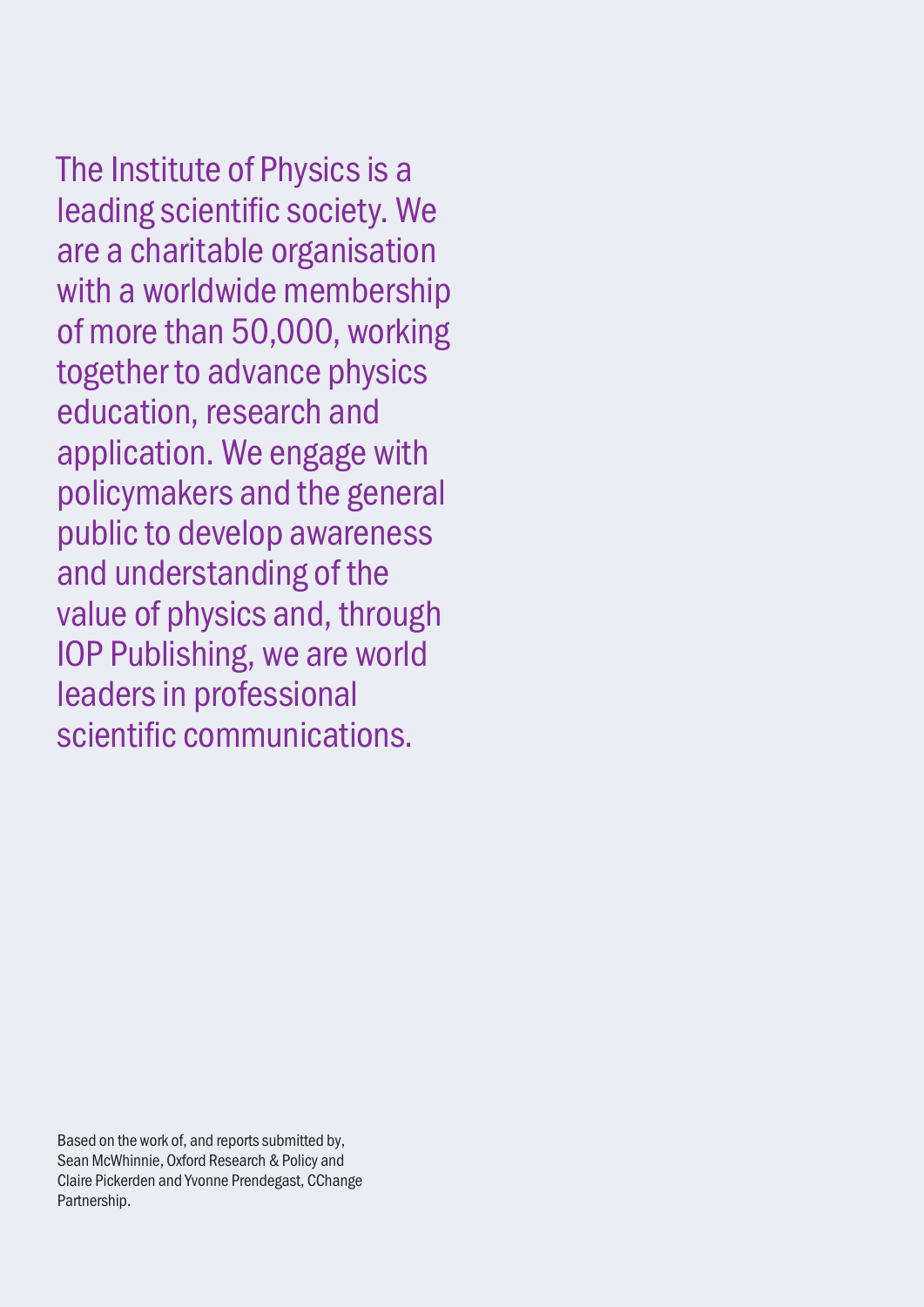# Introduction

Project Juno is an award scheme run by the Institute of Physics to recognise and reward physics higher education departments that are making progress in addressing the under-representation of women at all levels in university physics. There are three levels of award: Supporter (at the time of the evaluation, 19 physics departments fell into this category), Practitioner (eight departments) and Champion (six departments).

In 2013, the Institute commissioned an independent evaluation of Project Juno to understand the impact that it has had on the physics departments that have participated in the scheme. The aim of the evaluation was to gather qualitative and quantitative evidence to assess the impact of Juno in its first five years of operation.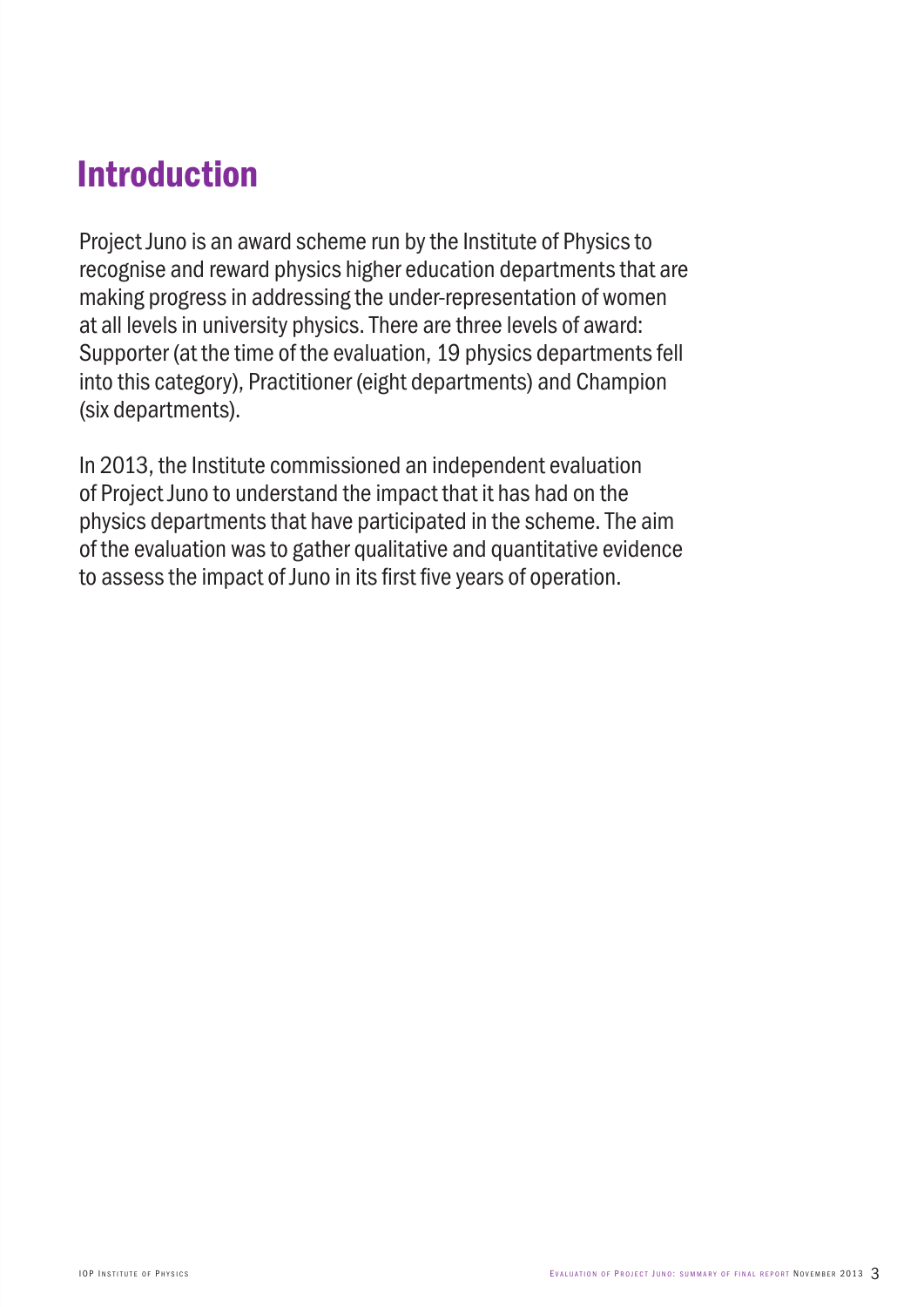# Evaluation process

### The evaluation

The evaluation sought to address the following key questions:

- Why do departments engage with Juno?
- What is the knowledge, understanding and perception of the Juno principles?
- What difference has Juno made and in what other ways have departments benefited?
- What are the current gaps in the Juno scheme?
- What are the factors that enable and inhibit engagement with Juno and/or Athena SWAN?

The evaluation was conducted in three stages:

- $\bullet$  A review of the quantitative data on physics students and staff since 2007/08 to the current date, to highlight any changes in female representation.
- Surveys of staff in physics departments were developed to assess opinions about, and the impact of, Juno from the perspective of:

All staff: 15 physics departments agreed to send out the survey link to their staff and 175 responses were received.

Juno leads: survey was sent out to all 33 nominated Juno contacts; 21 responded (64%).

Heads of Juno departments: a survey was sent out to all 33 heads of Juno departments: 24 responded (73%).

Heads of non-Juno departments: a survey was sent out to the 23 heads of non-Juno departments and eight responses were received from (35%).

 $\bullet$  Focus groups were held in five departments who had engaged with Juno at different levels and over different timescales. A key aim of the focus groups was to explore the impact of Juno from the perspective of staff at different career stages.

# Findings of the analysis of HESA and UCAS data

 $1$  For more information about HESA data and its caveats, visit [www.hesa.ac.uk.](http://www.hesa.ac.uk/)

 $2$  In the raw data for individual institutions, categories that include fewer than three are suppressed. For the purposes of the analysis, these data are replaced by "1" in each case. Inevitably, this will lead to small inaccuracies in the numbers presented in the tables.

Data were analysed for physics cost-centre staff, and physics and astronomy students drawn from the HESA student and destinations of leavers from higher education (DLHE) datasets $^1$  and student data from the University and College Admissions Service  $(UCAS)^2$ . Within each Juno status group

(Supporter, Practitioner or Champion) there was a great deal of individual variation by department, but overall there was no clear relationship between the Juno status of departments and the proportion of staff or students who were female.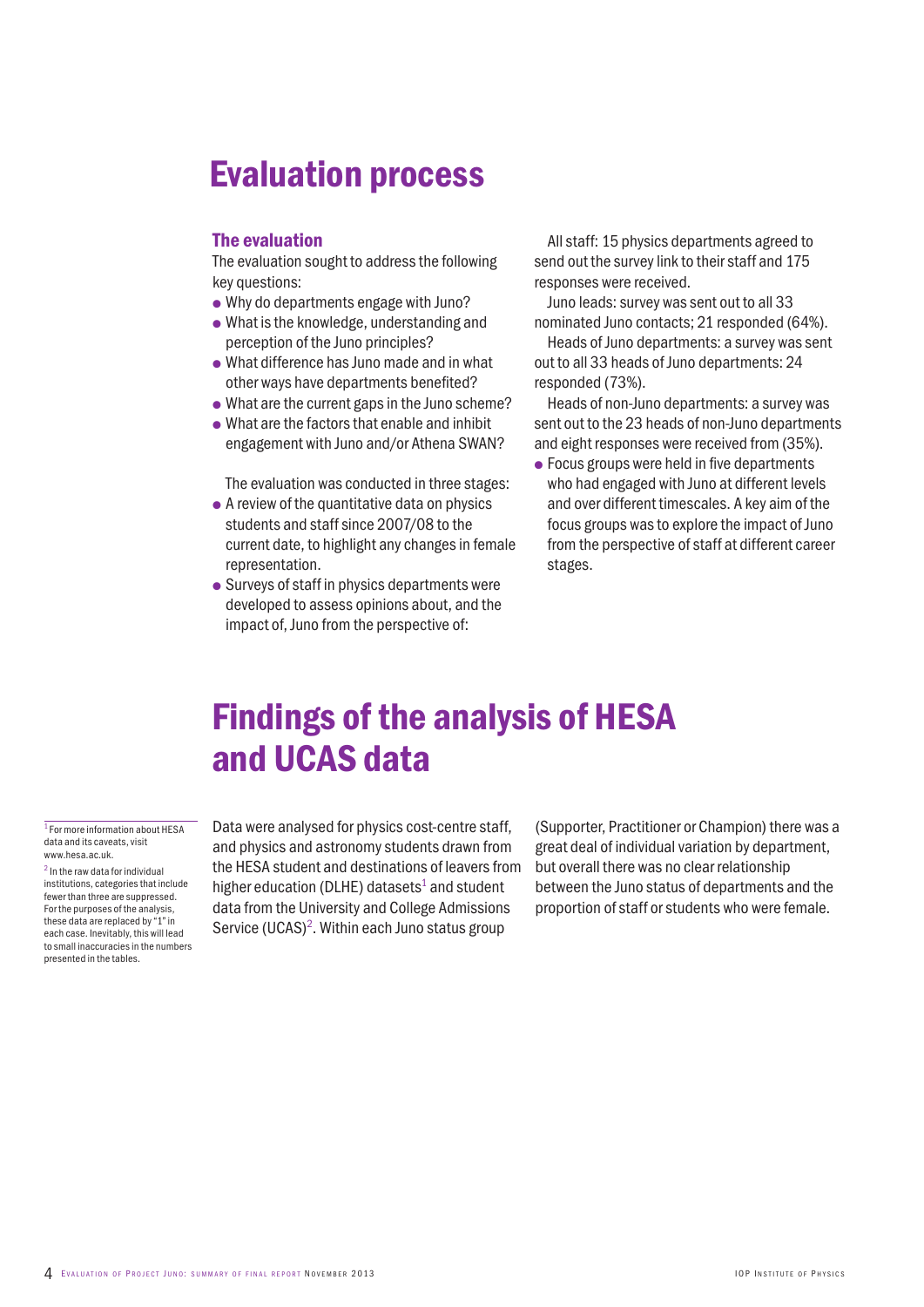# Findings of the surveys and focus groups

### Awareness of Juno

In general, there was a high level of awareness of Juno across all departments, even those not involved in Juno, although 14% of staff in Champion departments reported that they were "not sure" if their department was involved in Juno or that they "had never heard" of Project Juno. Knowledge of Juno was particularly low among PDRAs and administrative staff, and particularly high among women.

### Motivations for engaging with Juno

Most commonly, Juno work was initiated by either the previous or current head of department. There was a range of opinion about the key although groups in all departments identified moves by funding bodies to require departments to demonstrate a commitment to gender equality as a key driver.

*"The embedding of existing good practice was a key point of motivation particularly at a point of rapid growth; that a positive culture is maintained and is not dependent on existing staff in post."*

# Data collection

Even in Champion departments, low numbers of staff were generally aware of the data collection that was required. Departments generally found that where data were held or collected centrally, this was extremely difficult.

*"All data are gender-disaggregated and discussed e.g. admissions, recruitment, seminar speakers, outreach, everything. When anything is discussed, gender is part of it including the refurbishment of the building."* 

# Discussion of gender equality in committees

Much higher numbers of staff in Practitioner or Champions departments reported that gender issues were discussed in departmental committees, although generally gender issues were not widely discussed regularly by committees other than those specifically charged with diversity responsibilities.

# Perceived benefits and changes arising from Juno

There were many identified benefits and changes arising in departments as a result of Juno, including awareness of staff and senior management in women in STEM issues, discussion on gender issues within the department and visibility of female staff.

*"It gave us proper representation and helped us as researchers to feel more valued, that our voices can be heard."*

*"We have lost a number of very talented people and don't want to keep doing that. Two or three female members left and have built successful academic careers elsewhere, which they could have had here."*

Practical changes included setting up a Research Staff Forum, improved gender ratio of seminar speakers, improved recruitment literature, web pages and open-day material to ensure more women were visible, changes to the wording of job advertisements, changing performance reviews to being conducted only by the head of department, introducing promotions workshops, introducing more formal flexible working, and introducing a mentoring scheme for PDRAs.

*"We have increased the number of women seminar speakers from 5% to 20–30%. It is Juno that made this change."*

# Improving the representation and visibility of women

Most departments reported improvements in the representation and visibility of women, and particularly highlighted where this made a difference at senior levels.

*"Since a woman became head of department, and another head of research funding, I've felt a difference. You can see the promotion level, it's very obvious. It gives a message of equality, just feels good, that women can do it based on capability, that promotion is open to any gender, if you're good you can be there."*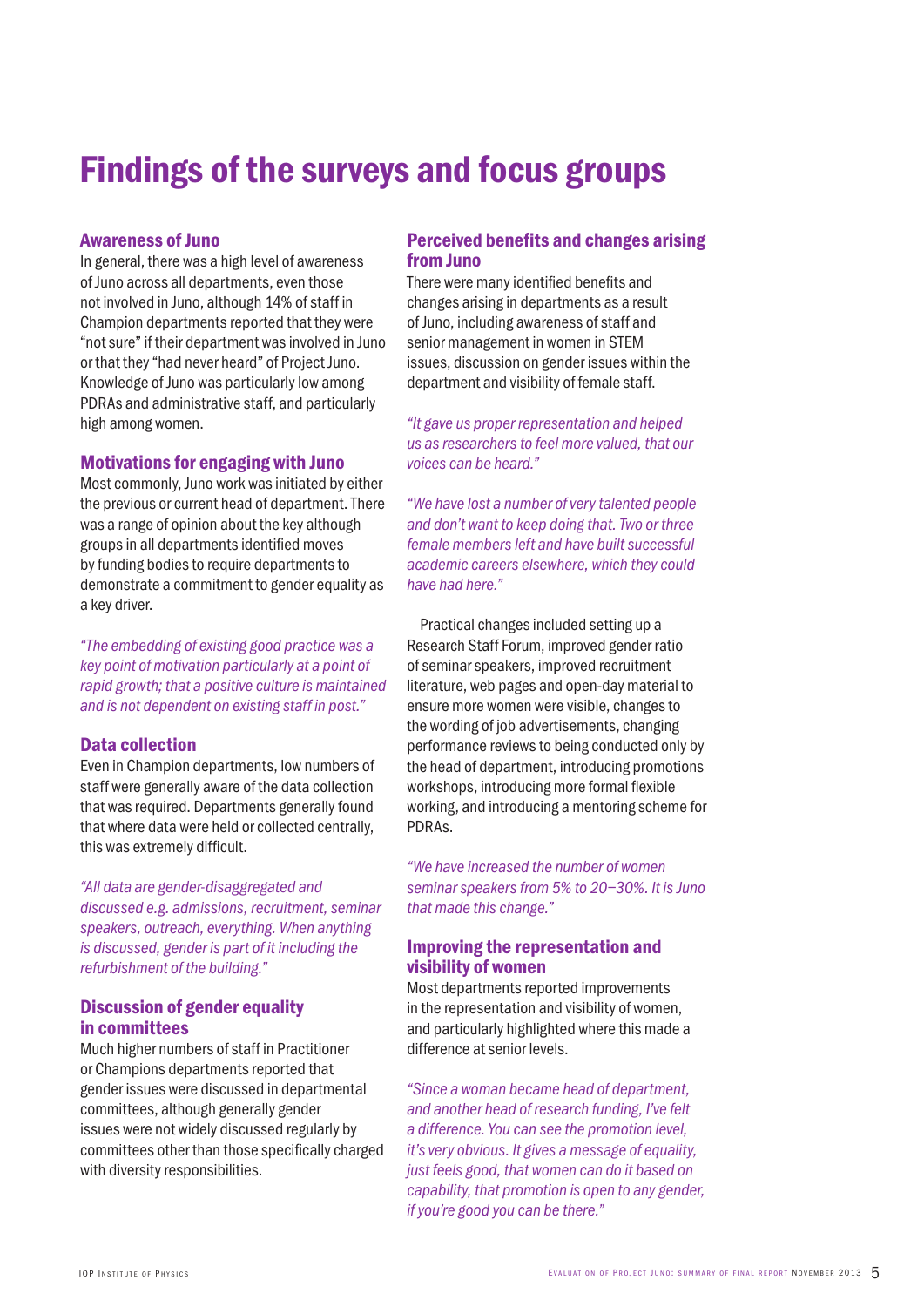# Improving departmental culture for all

Overall, respondents in Juno Champion departments rated departmental practices (such as appraisals, promotions and flexible working) more highly than respondents from Juno Supporter departments and non-Juno departments.

Across all focus groups, it was noted that there had been a beneficial impact on the culture of the department. This included creating a positive work environment to encourage people to stay, helping to attract the best people to work in the department and seeking to get equality and diversity awareness embedded at all levels.

### The longer-term impact of Juno

More staff in Champion departments felt that there had been a lasting effect on culture, although the majority of staff felt that it was too early to tell.

#### The main challenges to Juno

The most significant challenge to Juno, cited by all, was lack of time to carry out the work.

Recognition for work was also a significant challenge and there was a general feeling that this work fell disproportionately on women. Some concern was expressed that Juno (and Athena SWAN) were increasingly seen as "badges" rather than delivering genuine culture change.

*"I'm aware that women are overly burdened by the Athena SWAN/Juno administration. This leads to worries that it's an awful lot of women doing this; that women are taking on the nurturing role for changing the departments but this doesn't in turn lead into or create permanent roles for them." (Male head of department)*

#### Value: the worth of the Juno Award

Juno, because it was delivered by IOP, was valued as a scheme that understands and relates to a physics-specific context that compares "like with like". It was seen to have credibility and influence to effect change within the department.

#### *"Juno is subject-specific. It gives it strength."*

There was comment from two departments that they felt that IOP as an institute did not fully promote the Juno Project within its own

membership and should take more opportunity to do so, for example, at annual meetings.

### Suggestions for improvements to the scheme

All improvements to the scheme mentioned were around clarity of guidance and principles from IOP, rather than amending the scheme itself. Generally, members were unsure of what was really required at Practitioner and Champion level.

*"It would be good to see what is required to meet the evaluation points. Perhaps we could see other people's applications – even if anonymised to see what works in that particular section."* 

Knowing how to evidence good practice and how to use statistics meaningfully when the numbers of women were extremely small were particularly highlighted.

### Support from IOP

All of those involved believed that IOP provided useful support but that the communication of the details of what was available needed to be improved. The visit was highlighted as being particularly useful and an opportunity to receive constructive feedback. A template with national average data, provided by IOP, would be very helpful.

*"It [the visit] was very, very helpful and it felt like we were being helped towards something rather than an examination."*

#### Engagement with Athena SWAN (AS)

Generally there was some confusion about the different levels of Athena SWAN and how they interacted with Juno.

*"Applying for two awards with similar content but different formats required twice as much work for the same thing."*

However, the IOP "brand" is recognised and trusted; hence Juno is recognised as a mark of quality and IOP was generally regarded as having higher status than the Equality Challenge Unit.

*"Since we already had Juno Champion status we just had to write a letter and re-cast some stuff in a slightly different way for Athena silver."*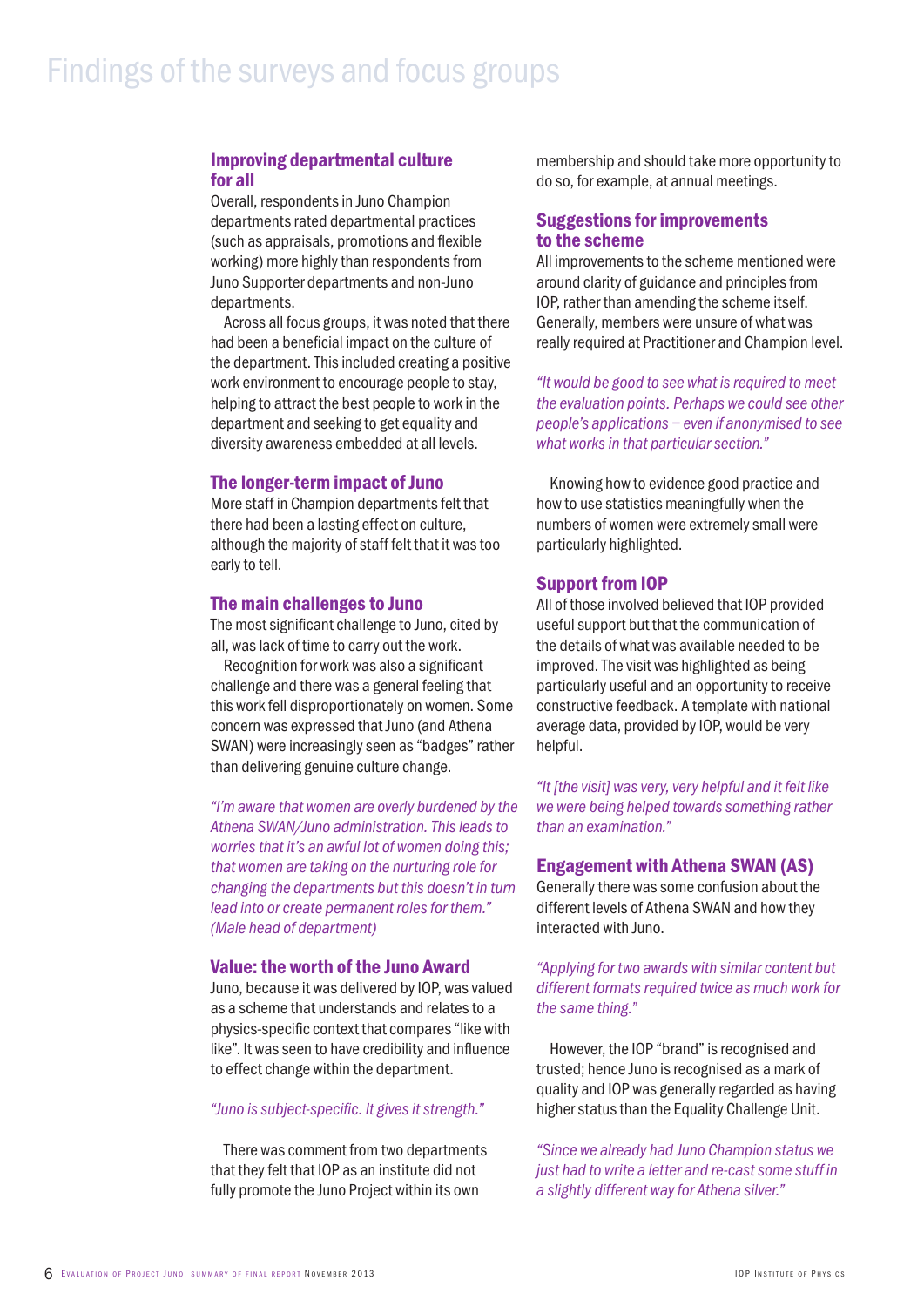# Findings of the surveys and focus groups

### Departments not engaged with Juno

Heads of physics departments that were not engaged with Juno were sent a separate survey about women in science activities in their departments. Eight heads responded, of which six reported that they were considering joining Project Juno, and four that they were working towards an Athena SWAN award.

*"I took over as head of physics only last year. I had not heard of Project Juno. Athena SWAN activities are organised at a school (not departmental) level. Our school has silver status."*

In addition three heads reported that their department had a nominated person for women in science initiatives.

Heads were also asked to indicate what they felt were the main challenges in taking forward women in science activities in their departments. Heads selected relatively few challenges, although five did select a lack of time to carry out the work, which is in line with the responses given by Project Juno leads and heads of Juno active departments.

*"Probably the weakness of Juno is that crossuniversity they don't know Juno but they do know Athena SWAN, particularly at senior-management level."*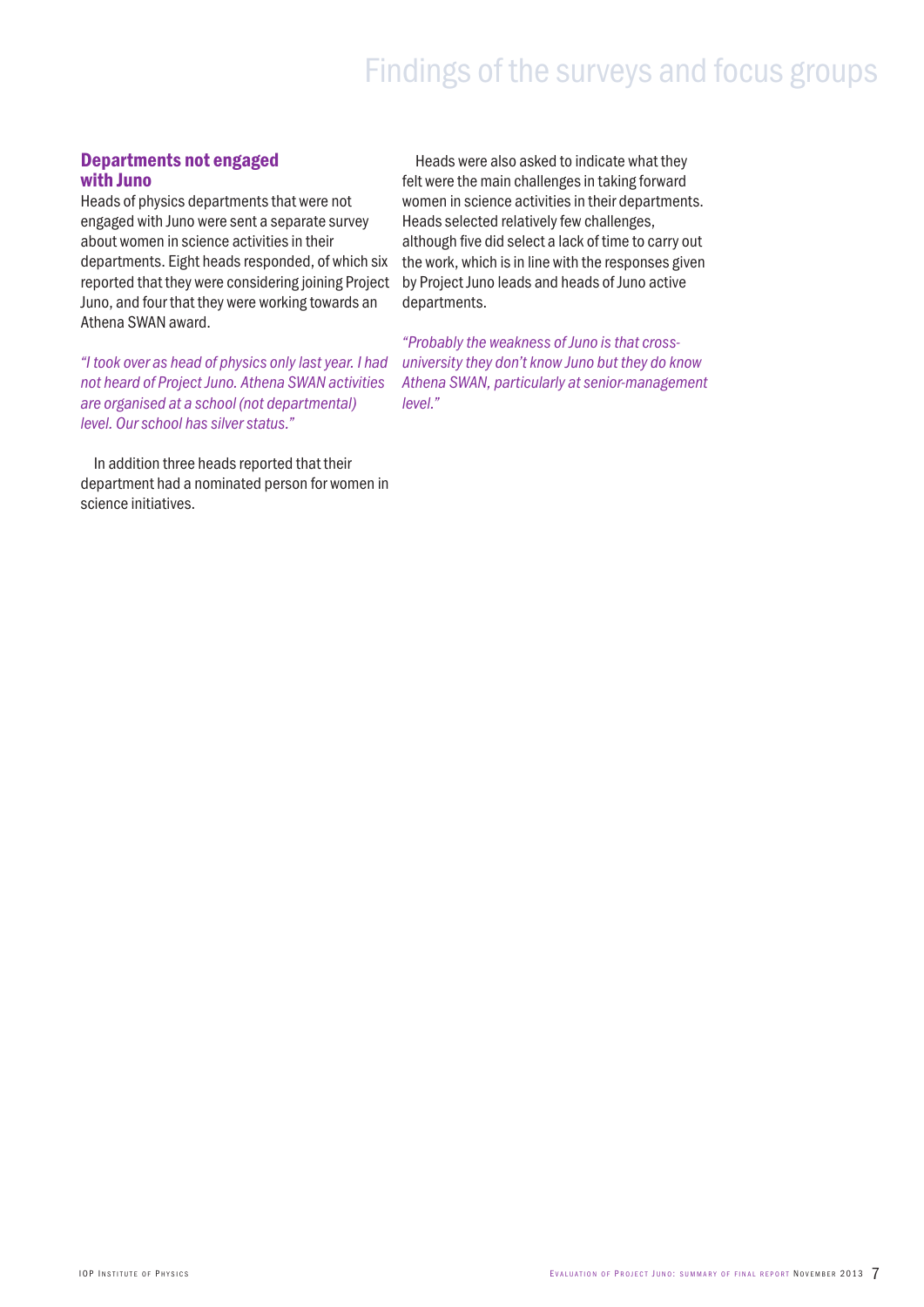# Conclusions and recommedations

It is clear from all of the evidence presented from the surveys and focus group work that Project Juno is clearly acting as a driver for change, and concrete examples of changes in policy and practice have been articulated, with associated benefits to working environment and culture.

#### Recommendation 1

We recommend that IOP continues to invest in Project Juno as an effective vehicle for engaging physics departments and a catalyst for culture change within physics departments around the under-representation of women in physics.

#### Recommendation 2

We recommend that consideration should be given to encouraging departments who have been involved in Project Juno without moving to Practitioner or Champion status to put in place plans and resources to apply for recognition awards.

#### Recommendation 3

We recommend that IOP requires a breakdown of the Juno Committee by gender and seniority, and demonstrates the involvement of key heads of research groups and PDRAs as part of a Champion application, or Champion renewal.

#### Recommendation 4

We recommend that IOP increases the profile of Project Juno to all of its members, and promotes the scheme and the good practice therein at IOP events as appropriate.

#### Recommendation 5

We recommend that IOP considers how to ensure that an individual's work on Juno is recognised by departments as part of their Juno application.

#### Recommendation 6

We recommend that Project Juno provides evidence, good practice and ongoing support to Juno Champions, committees and others to enable them to overcome this resistance.

#### Recommendation 7

We also recommend that IOP takes on board the operational recommendations to make beneficial changes to the scheme.

#### Recommendation 8

We recommend that Project Juno re-articulates, clarifies and improves their support offer and guidance, and continues to resource this important element of the scheme.

#### Recommendation 9

We recommend that consideration be given to building on this recognition and developing the Juno brand, in particular with universities themselves and funding bodies.

#### Recommendation 10

We recommend that improved links between the two schemes be explored to reduce duplication and increase complementarily.

#### Recommendation 11

We recommend that IOP supports physics departments in their aspirations and actions to achieve Athena SWAN Gold.

### Recommendation 12

We recommend that IOP communicates the status of Juno with regard to research council funding to their physics department and for IOP to continue to liaise with the research councils themselves to gain further recognition of the Juno award.